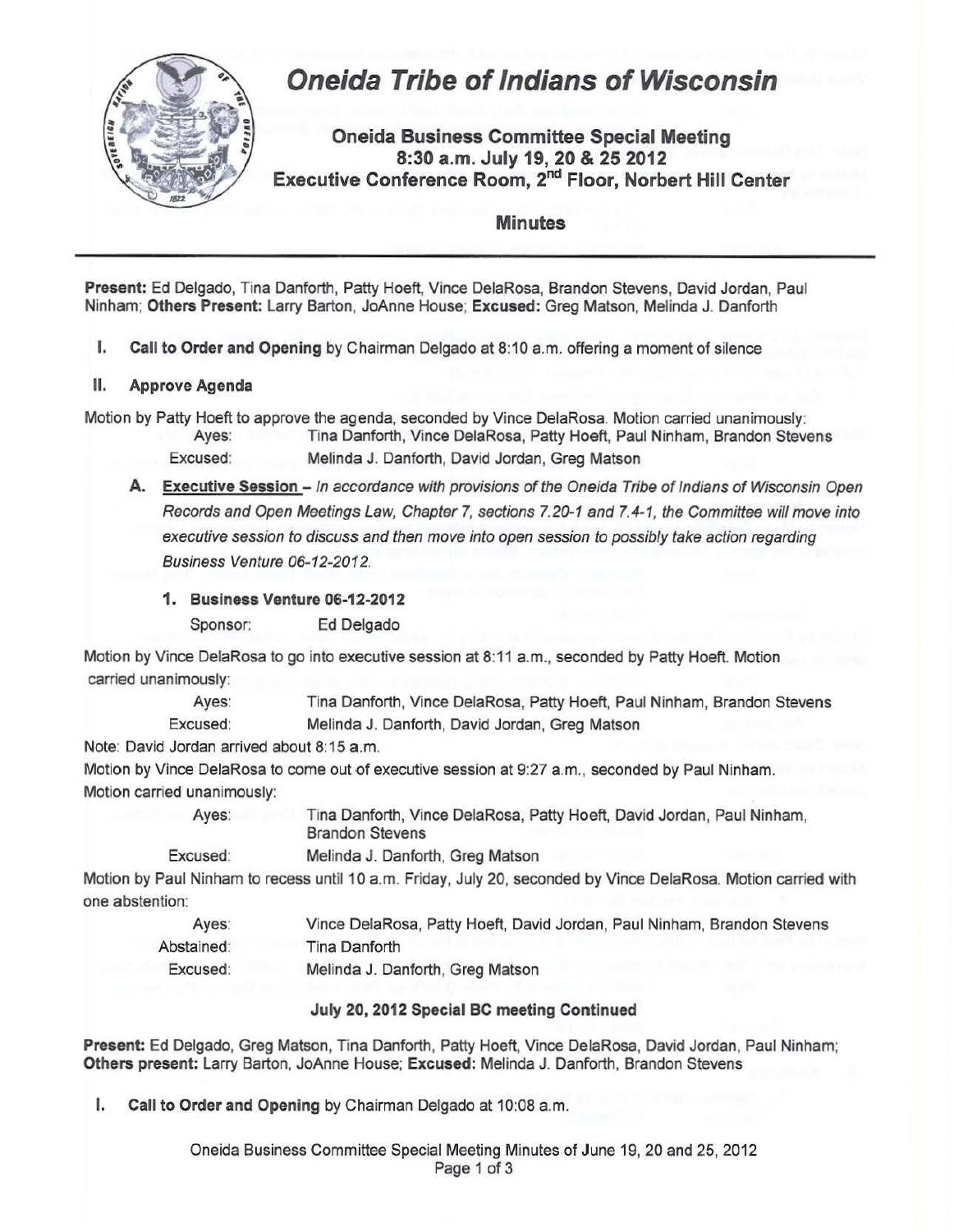Motion by Paul Ninham to come out of recess and go back into executive session at 10:08 a.m., seconded by Vince DelaRosa. Motion carried unanimously:

> Ayes: Vince DelaRosa, Patty Hoeft, David Jordan, Greg Matson, Paul Ninham Excused: Melinda J. Danforth, Tina Danforth, Brandon Stevens

Note: Tina Danforth arrived at 10:10 a.m.

Motion by Patty Hoeft to recess to 3 p.m. Wednesday, July 25, 2012, seconded by David Jordan. Motion carried unanimously. Tina Danforth, Vince DelaRosa, Patty Hoeft, David Jordan, Greg Matson, Paul

Ayes:

Excused: Melinda J. Danforth, Brandon Stevens

## July 25, 2012 Special BC meeting continued

Present: Ed Delgado, Greg Matson, Patty Hoeft, Vince DelaRosa, David Jordan, Paul Ninham; Others: Larry Barton, JoAnne House; Not present: Melinda J. Danforth, Brandon Stevens; Others Present: Larry Barton, JoAnne House, Fred Muscavitch; Not Present: Tina Danforth

I. Call to Order and Opening by Chairman Delgado at 3:08 p.m.

Ninham

Motion by Patty Hoeft to come out of recess, seconded by Vince DelaRosa. Motion carried unanimously:

Ayes: Melinda J. Danforth, Vince DelaRosa, Patty Hoeft, David Jordan, Greg Matson, Paul Ninham, Brandon Stevens

Not present: Tina Danforth

Motion by Vince DelaRosa to add the service agreement between the Town of Oneida and Oneida Tribe of Indians to the agenda, seconded by Paul Ninham. Motion carried unanimously:

Ayes: Melinda J. Danforth, Vince DelaRosa, Patty Hoeft, David Jordan, Greg Matson, Paul Ninham, Brandon Stevens

Not present: Tina Danforth

Motion by Patty Hoeft to go into executive session at 3:10p.m., seconded by David Jordan. Motion carried unanimously:

> Ayes: Melinda J. Danforth, Vince DelaRosa, Patty Hoeft, David Jordan, Greg Matson, Paul Ninham, Brandon Stevens

Not present: Tina Danforth

Note: David Jordan excused at 5 p.m.

Motion by Vince DelaRosa to come out of executive session at 5:13 p.m., seconded by Paul Ninham. Motion carried unanimously:

Ayes: Excused: Melinda J. Danforth, Vince DelaRosa, Patty Hoeft, Greg Matson, Paul Ninham, Brandon Stevens David Jordan

Not present: Tina Danforth

1. Business Venture 06-12-12

Sponsor: Ed Delgado

Motion by Paul Ninham to direct the Chairman to respond to the counteroffer to Business Venture 06-12-12 expressing the Tribe's desire to create a partnership, seconded by Vince DelaRosa. Motion carried unanimously: Ayes: Melinda J. Danforth, Vince DelaRosa, Patty Hoeft, Greg Matson, Paul Ninham,

| ryco.        | McMad J. Danul<br><b>Brandon Stevens</b> |
|--------------|------------------------------------------|
| Excused:     | David Jordan                             |
| Not present: | Tina Danforth                            |

II. Additions

1. Approve Town of Oneida Service Agreement Sponsor: Ed Delgado

Oneida Business Committee Special Meeting Minutes of June 19, 20 and 25, 2012 Page 2 of 3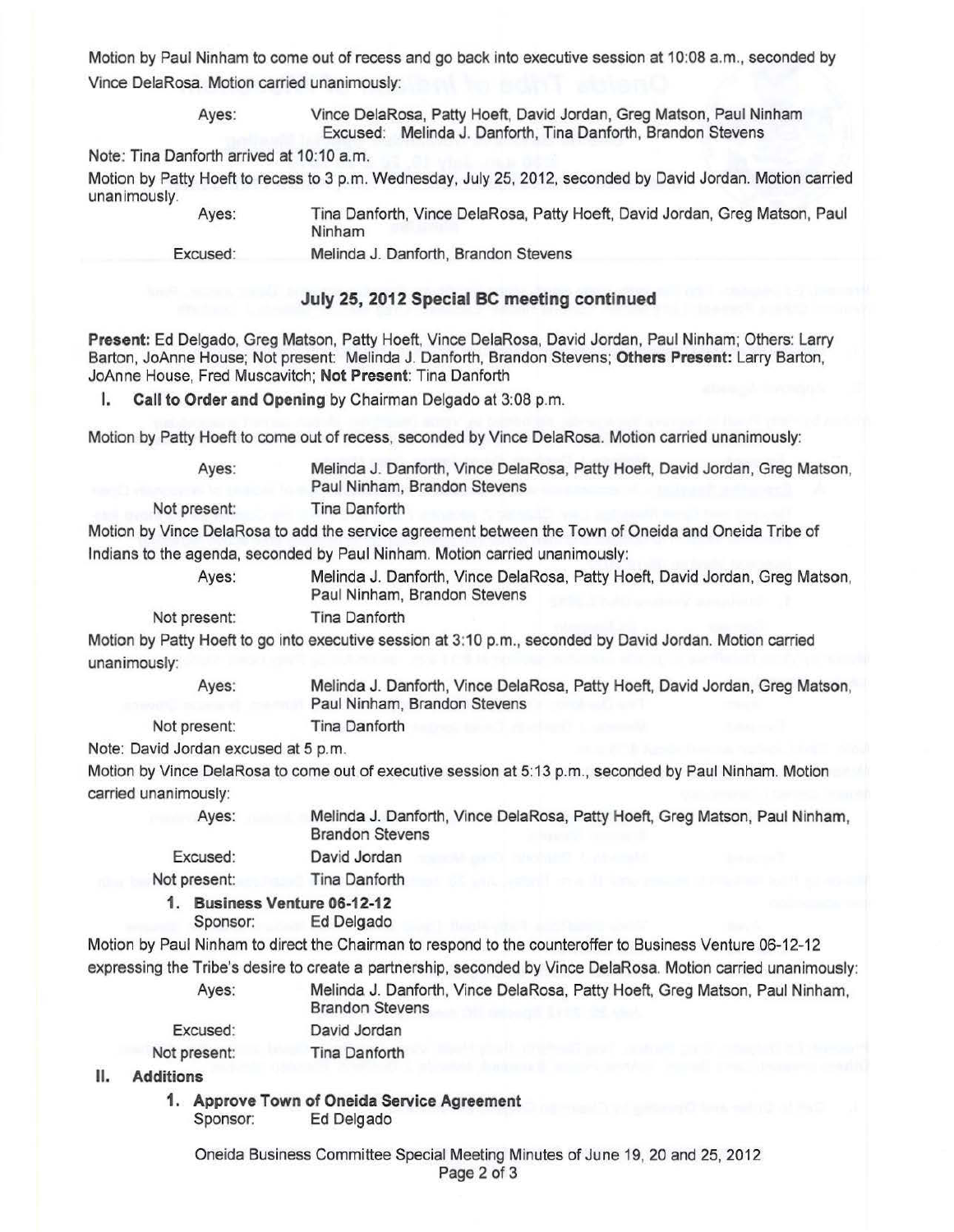Motion by Patty Hoeft to approve the service agreement with the Town of Oneida, seconded by Vince Delarosa. Motion carried with one opposition and one abstention:

|      | Ayes:           | Vince DelaRosa, Patty Hoeft, Greg Matson, Paul Ninham                                                                                                                                                                                                                                                                                          |
|------|-----------------|------------------------------------------------------------------------------------------------------------------------------------------------------------------------------------------------------------------------------------------------------------------------------------------------------------------------------------------------|
|      | Opposed:        | <b>Brandon Stevens</b>                                                                                                                                                                                                                                                                                                                         |
|      | Abstained:      | Melinda J. Danforth                                                                                                                                                                                                                                                                                                                            |
|      | Excused:        | David Jordan                                                                                                                                                                                                                                                                                                                                   |
|      | Not present:    | Tina Danforth                                                                                                                                                                                                                                                                                                                                  |
|      | For the record: | Greg Matson stated my approval or vote of support was based on personal<br>conversations with the Town of Oneida Board members and the understanding<br>that he service agreement increase was based on "service and agreement"<br>improvement to better serve the Oneida community. These conversations were<br>not afforded to the full OBC. |
| III. | Adjourn         |                                                                                                                                                                                                                                                                                                                                                |
|      |                 | Motion by Melinda J. Danforth to adjourn at 5:19 p.m., seconded by Vince DelaRosa. Motion carried unanimously:                                                                                                                                                                                                                                 |
|      | Ayes:           | Melinda J. Danforth, Vince DelaRosa, Patty Hoeft, Greg Matson, Paul Ninham,<br><b>Brandon Stevens</b>                                                                                                                                                                                                                                          |
|      | Francisco de    | Development of the second contract of                                                                                                                                                                                                                                                                                                          |

Excused: Not present: David Jordan Tina Danforth

**Minutes Approved as presented/corrected on Aug. 8, 2012.** 

Patricia Hoeft, Tribal Secretary

**ONEIDA BUSINESS COMMITTEE** 

 $\frac{1}{\sqrt{2}}$